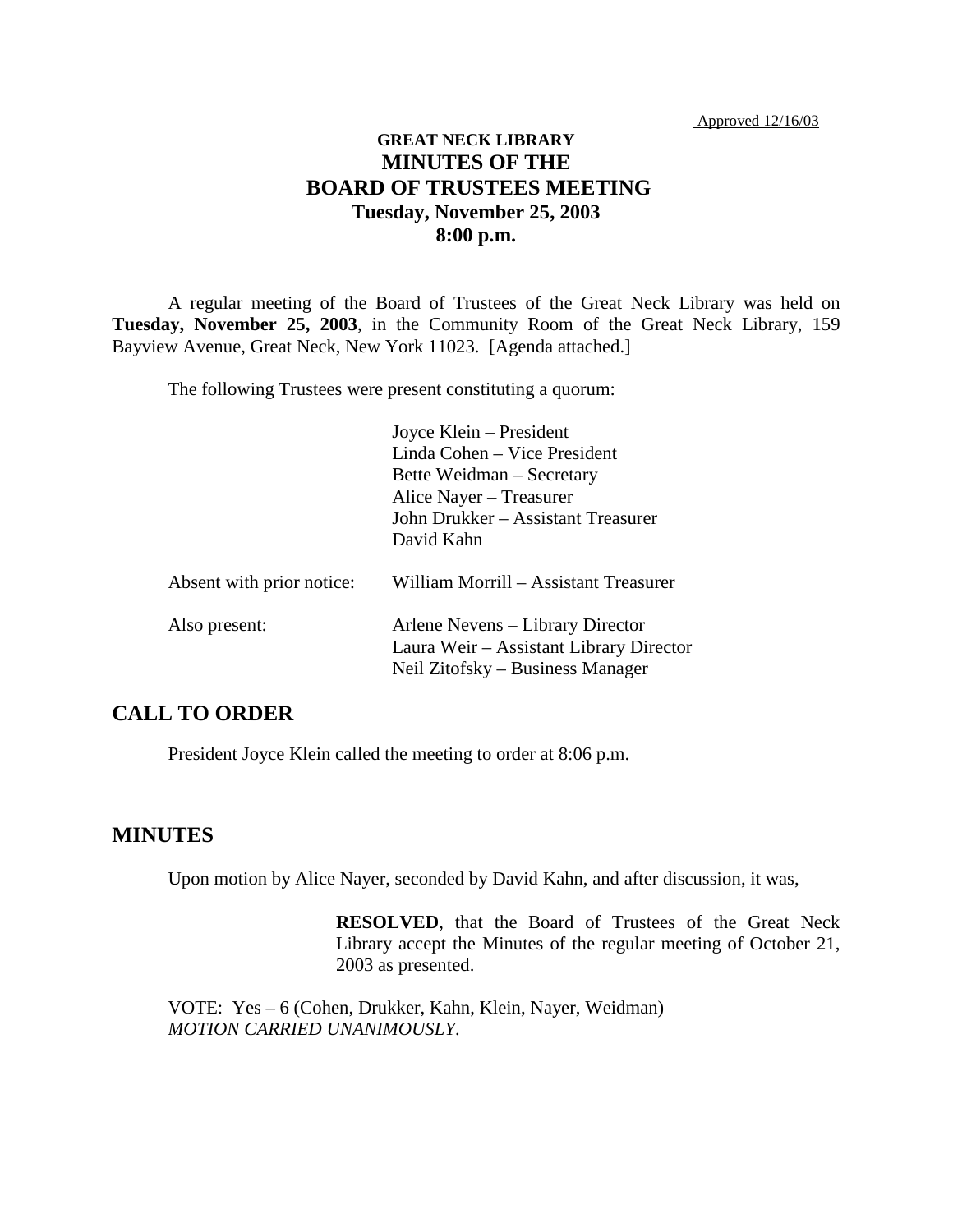### **TREASURER'S REPORT – PERSONNEL REPORT**

During the month of October 2003, revenue received was \$19,141. Total expenses were \$704,971.

At the close of business, October 31, 2003, total operating fund holdings were \$1,181,764, which were on deposit at HSBC and The Bank of New York, and in Petty Cash funds at Main and the Branches. This compares to an October 31, 2002 balance of \$1,232,963.

Additionally, the balance of the Main Building and Special Services fund was \$1,323,301; the Automated Library fund was \$131,492; the Restricted Gift fund was \$45,564; the Branch and Special Services fund was \$130,253. These funds totaled \$1,630,610 on October 31, 2003. The October 31, 2002 total was \$1,804 877.

Upon motion by Alice Nayer, seconded by John Drukker, and after discussion, it was,

**RESOLVED,** that the Board of Trustees of the Great Neck Library accept the November 25, 2003, Treasurer's Report with the Personnel Changes of October 17, 2003 through November 20, 2003.

VOTE:Yes – 6 (Cohen, Drukker, Kahn, Klein, Nayer, Weidman) *MOTION CARRIED UNANIMOUSLY.*

Upon motion by Alice Nayer, seconded by David Kahn and after discussion, it was,

**RESOLVED,** that the Board of Trustees of the Great Neck Library authorize the Treasurer to pay the persons named in the Check Register dated October 17, 2003 through November 20, 2003, Paid-Checks numbered 1076 through 1086 and 28218 through 28273, and To-Be-Paid checks numbered 28274 through 28429, the sums set against their respective names, amounting in the aggregate to \$502,450.60.

VOTE:Yes – 6 (Cohen, Drukker, Kahn, Klein, Nayer, Weidman) *MOTION CARRIED UNANIMOUSLY.*

#### **REPORTS**

#### **Election Results**

Secretary Weidman reported on the results of the October 27, 2003 Library election. David Kahn, running for the Board of Trustees, received 135 votes; Nominating Committee candidates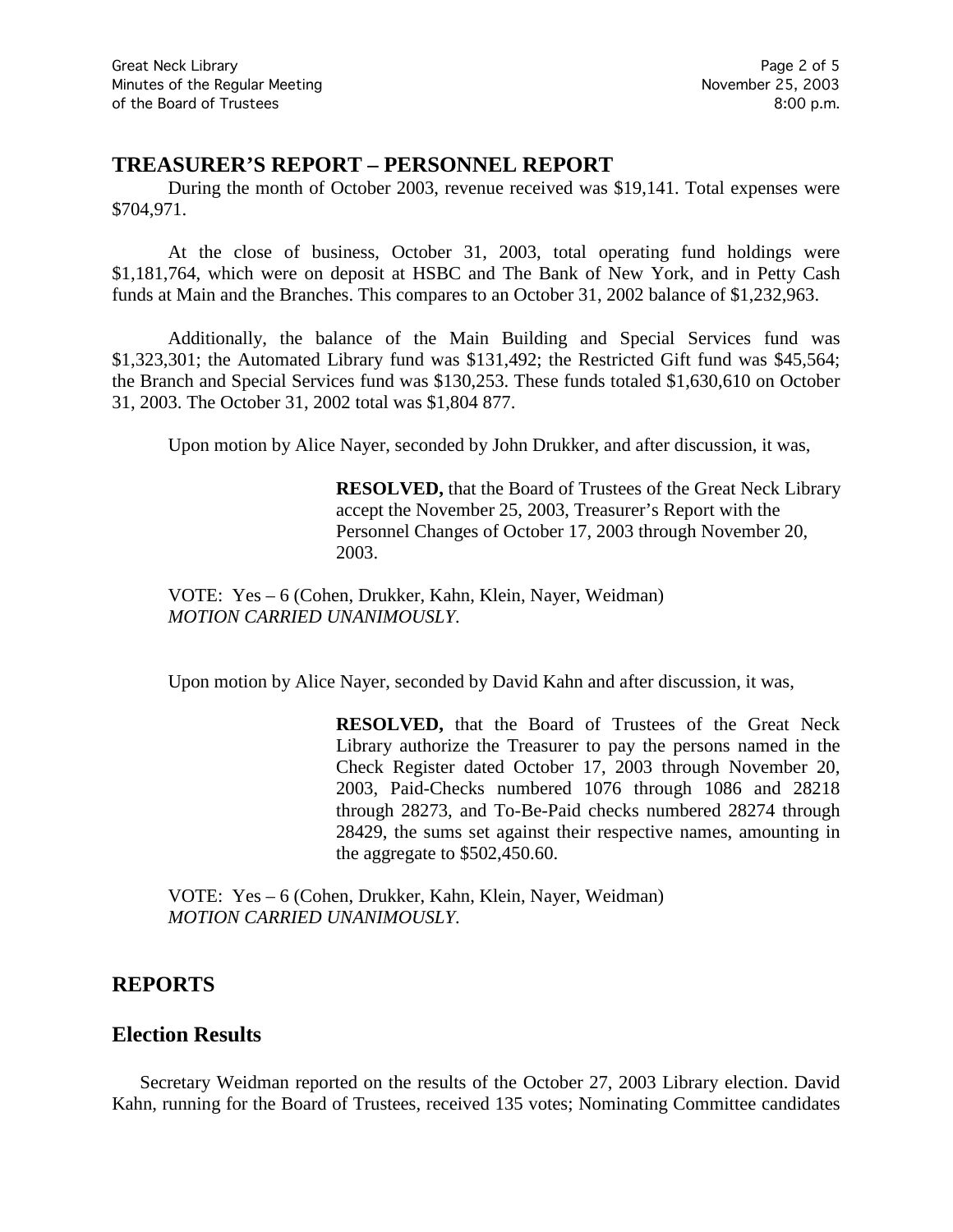Edith Pollack received 134 votes and Ellen Birnbaum 132 votes. Trustee David Kahn was congratulated on his re-election. Ellen Birnbaum and Edith Pollack were welcomed to the Nominating Committee while Leslie Popoff and Seth Moin were thanked for their service.

### **Director** (attached)

Below are items not included in the attached Director's Report:

- Nassau Library System Annual Meeting scheduled for December 11, 2003. Trustees to inform Director of their interest in attending.
- Dates of the regular Board Meeting (January 20, 2004) and Annual Re-Organization Meeting (January 27, 2004) reversed with the regular meeting of January  $27<sup>th</sup>$  now becoming the first meeting of the year for the new Board.
- Note received from Nominating Committee member Marjorie Kurcias that she was resigning as a member of the Committee because she is no longer a district resident. The Board may appoint someone to fill her term, which expires in 2005, at the December 16, 2003 regular meeting or January 27, 2004 Annual Re-Organization meeting.
- Preparations are currently on the way in Albany for next year's State budget. The New York Library Association is urging library communities to communicate with Governor Pataki. To this effect, preprinted postcards were distributed to trustees to be signed and then mailed to the governor.

Public Comment: Ralene Adler

# **NEW BUSINESS**

### **Gift**

Upon motion by Linda Cohen, seconded by Bette Weidman, and after discussion it was,

**RESOLVED,** that the Board of Trustees of the Great Neck Library accept the gift of a carved duck from Jerome Bloom appraised at approximately \$150.

VOTE**:** Yes – 5 (Cohen, Drukker, Klein, Nayer, Weidman) Abstention  $-1$  (Kahn) *MOTION CARRIED.*

### **Directors & Officers Insurance**

Upon motion by Linda Cohen, seconded by Alice Nayer, and after discussion it was,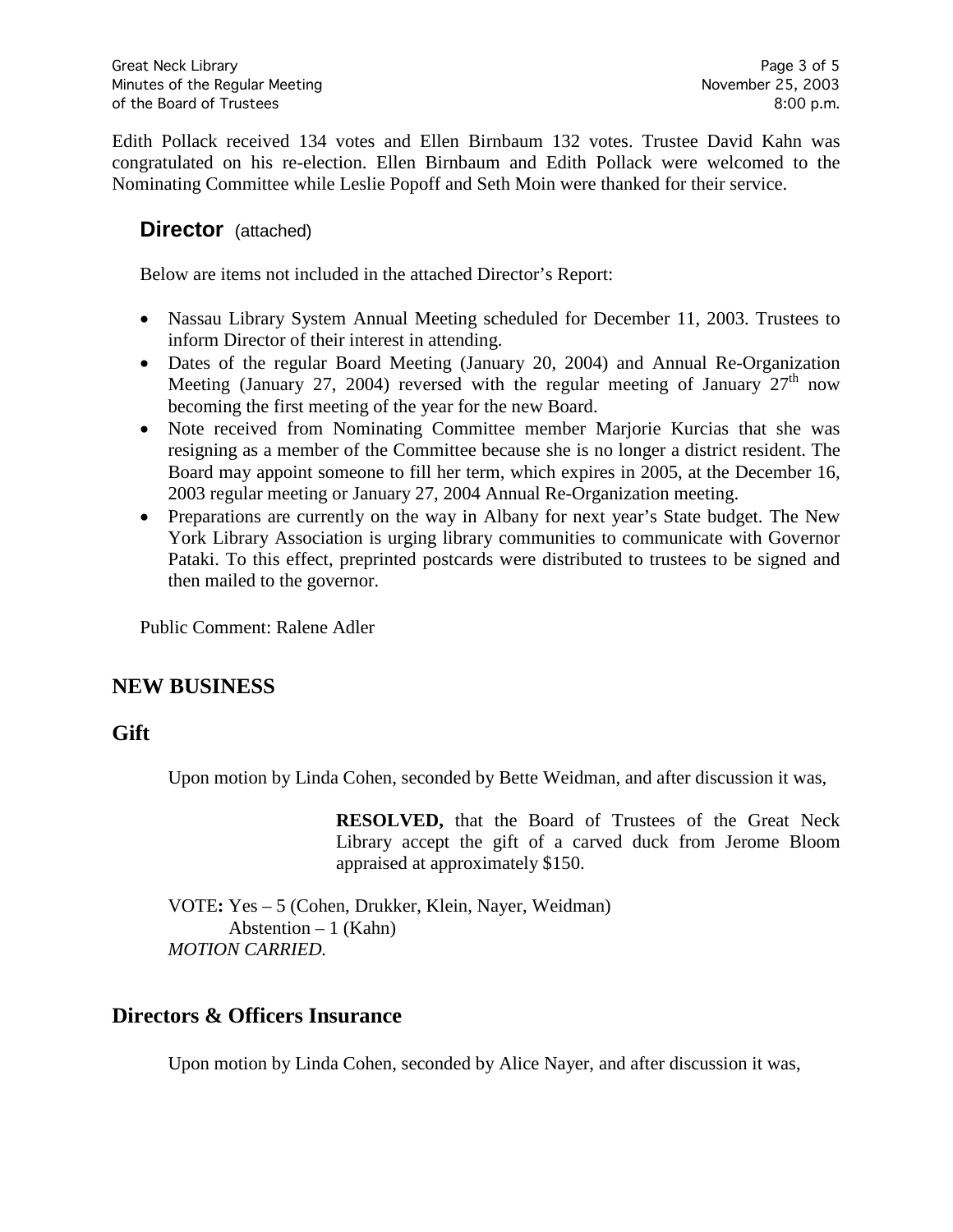**RESOLVED,** that the Board of Trustees of the Great Neck Library approve the renewal of the Directors and Officers liability insurance policy with Executive Risk Indemnity, Inc., for a oneyear term commencing November 28, 2003, at a cost of \$7,620 as proposed by A. C. Edwards, to be charged to the insurance budget line.

VOTE**:** Yes – 6 (Cohen, Drukker, Kahn, Klein, Nayer, Weidman) *MOTION CARRIED UNANIMOUSLY.*

# **Branch & Special Services Fund – Parkville Carpeting**

Upon motion by Bette Weidman, seconded by John Drukker, and after discussion it was,

**RESOLVED,** that the Board of Trustees of the Great Neck Library authorize the replacement of the carpet at the Parkville Branch in the front circulation desk area and the multipurpose room at a cost of \$5,565, as per the proposal from Sid Hall, Inc., dated October 27, 2003, to be charged to the Branch and Special Services fund.

VOTE**:** Yes – 6 (Cohen, Drukker, Kahn, Klein, Nayer, Weidman) *MOTION CARRIED UNANIMOUSLY.*

### **Sick Leave Pool**

Upon motion by Alice Nayer, seconded by David Kahn, and after discussion it was,

**RESOLVED,** that the Board of Trustees of the Great Neck Library approve the formation of a Sick Leave Pool by the staff for a fellow staff member with a catastrophic illness, on a nonprecedent setting basis.

58 individual members of staff contributed to help this individual. The Board thought this was a wonderful idea and commended the staff for their generosity. After discussion, the original motion was amended to indicate that this particular resolution was made for this specific occasion only.

> **RESOLVED,** that the Board of Trustees of the Great Neck Library approve the formation of a Sick Leave Pool by the staff for a particular staff member, known to the Director, with a catastrophic illness, on a non-precedent setting basis [Health